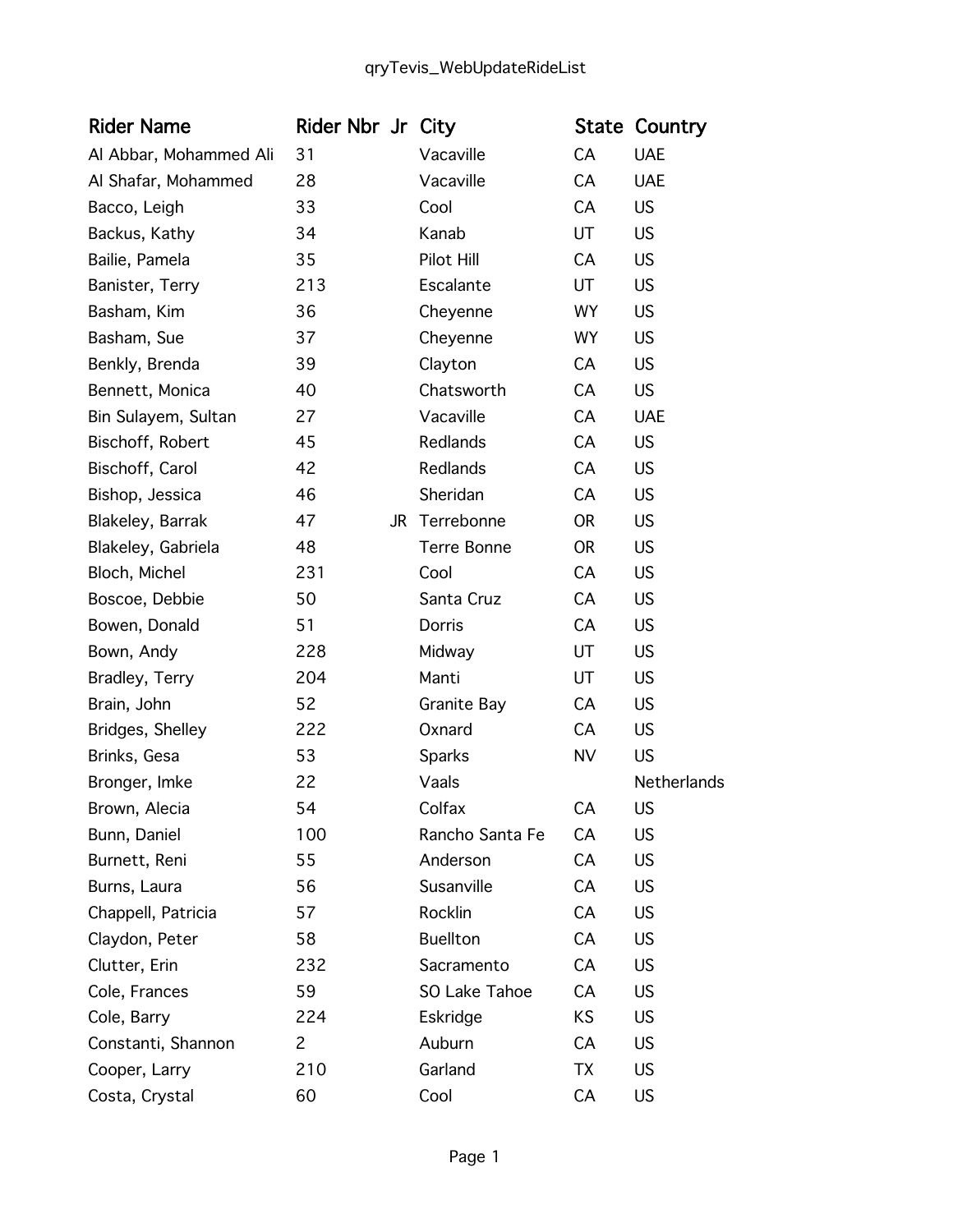| Cowan, Charles       | 61             | Yacolt              | WA        | <b>US</b>    |
|----------------------|----------------|---------------------|-----------|--------------|
| Creech, Connie       | 62             | Carson City         | <b>NV</b> | US.          |
| Currie, Charles      | 23             | Johannesburg        |           | South Africa |
| Dale, Esty           | 63             | Murrieta            | CA        | <b>US</b>    |
| DeCarlo, Maria       | 65             | Greenwood           | CA        | <b>US</b>    |
| Dumas, Crockett      | $\overline{7}$ | Escalante           | UT        | US.          |
| Engemann, Mark       | 221            | Greenwood           | CA        | <b>US</b>    |
| Esler, Janine        | 4              | <b>Granite Bay</b>  | CA        | <b>US</b>    |
| Felton, Kadee        | 71             | JR Pilot Hill       | CA        | <b>US</b>    |
| Ferganchick, Brandy  | 74             | Eckert              | CO        | <b>US</b>    |
| Fisher, Linda        | 75             | Aurora              | CO        | US.          |
| Ford, Garrett        | 8              | Durango             | CO        | <b>US</b>    |
| Ford, Lisa           | 9              | Durango             | CO        | <b>US</b>    |
| Frey, Ute            | 226            | <b>Berkeley</b>     | CA        | <b>US</b>    |
| Fura, Angela         | 78             | Cave Creek          | AZ        | <b>US</b>    |
| Gabri, Nanci         | 79             | Foresthill          | CA        | US.          |
| Gaponoff, Sharma     | 80             | <b>Grass Valley</b> | CA        | <b>US</b>    |
| Garner, Peggy        | 81             | Oak View            | CA        | <b>US</b>    |
| Gasner, Dana         | 211            | New Ulm             | MN        | US.          |
| Gerhard, Andrew      | 82             | Meadow Vista        | CA        | <b>US</b>    |
| Gilbertson, Jennifer | 29             | <b>Webbs Creek</b>  |           | Australia    |
| Glenn, Charisse      | 84             | Agoura              | CA        | <b>US</b>    |
| Grant, Danny         | 24             | New Westminster     |           | Canada       |
| Gray, Beverly        | 85             | Kamas               | UT        | US.          |
| Grismer, Bernadette  | 86             | Woodland            | CA        | <b>US</b>    |
| Grogan, Kathryn      | 87             | Penn Valley         | CA        | US.          |
| Hackley, Rylee       | 89             | JR Foresthill       | CA        | US           |
| Hackley, Bryce       | 88             | JR Foresthill       | CA        | <b>US</b>    |
| Hall, Hal            | 14             | Auburn              | CA        | US.          |
| Hallmark, Steven     | 90             | Loomis              | CA        | US           |
| Harris, Melissa      | 91             | Shingle Springs     | CA        | <b>US</b>    |
| Hastie, Clydea       | 92             | Scottsdale          | AZ        | US.          |
| Hasumi, Seiichi      | 25             | Shinjuku-ku, Tokyo  |           | Japan        |
| Hatfield, Shellie    | 13             | Roseville           | CA        | US.          |
| Hefker, Marcia       | 94             | Raton               | <b>NM</b> | US           |
| Hezeau, Todd         | 95             | Lone Oak            | TX        | US.          |
| Hiiesalu-Bain, Diana | 234            | Auburn              | CA        | US.          |
| Hobbs, Bill          | 229            | South Jordan        | UT        | US.          |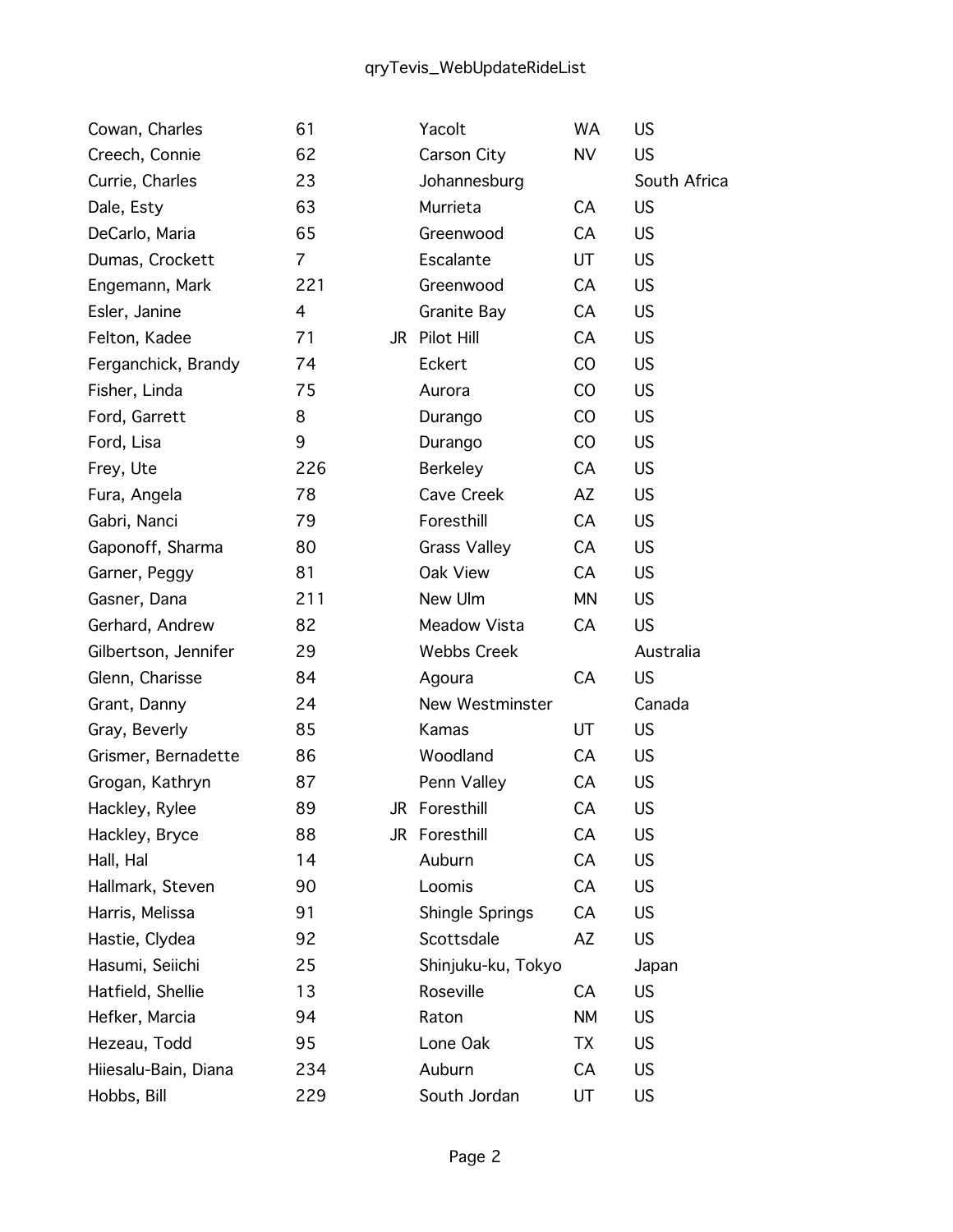| Holmsen-Thomas, LuAnne    | 207 |    | Cool              | CA        | US        |
|---------------------------|-----|----|-------------------|-----------|-----------|
| Jarrett, Cheryl           | 98  |    | Cortez            | CO        | US.       |
| Kaden, David              | 233 |    | Canutillo         | TX        | US        |
| Karl, Paschal             | 205 |    | Rapid City        | <b>SD</b> | US.       |
| Kays-Tillotson, Theresa   | 101 |    | Auburn            | WA        | <b>US</b> |
| Keele, Ken                | 218 |    | Greenwood         | CA        | US.       |
| Keller, Phyllis           | 102 |    | Truckee           | CA        | <b>US</b> |
| Kent, Howard              | 217 |    | Salt Lake City    | UT        | <b>US</b> |
| Kimler, Tammy             | 107 |    | Auburn            | CA        | US.       |
| Kitaike, Hiromi           | 26  |    | Naganohara-machi  |           | Japan     |
| Koch, Linda               | 109 |    | Leona Velley      | CA        | US        |
| Kramlich-Bowie, Christina | 110 |    | Petaluma          | CA        | US.       |
| Lange, Becky              | 112 |    | Santa Maria       | CA        | US.       |
| Long, Christina           | 227 |    | Pukwana           | <b>SD</b> | US.       |
| Lourme, Melanie           | 115 |    | Petaluma          | CA        | <b>US</b> |
| Lyon, Debby               | 116 |    | S. Luis Obispo    | CA        | <b>US</b> |
| Maass, Sarah              | 118 |    | Fairfax           | <b>MN</b> | <b>US</b> |
| Mahoney, Tennessee        | 119 |    | Windsor           | CO        | US        |
| Mann, Desiree             | 120 |    | Pinole            | CA        | <b>US</b> |
| Margetts, Melissa         | 230 |    | Florissant        | CO        | <b>US</b> |
| Marquard, Diane           | 122 |    | Cool              | CA        | <b>US</b> |
| Marx, Bob                 | 216 |    | Alamo             | CA        | <b>US</b> |
| Mayes, Yolanda            | 208 |    | Placerville       | CA        | <b>US</b> |
| Mayes, Tom                | 209 |    | Placerville       | CA        | <b>US</b> |
| Mc Intosh, Tracy          | 117 |    | Glidden           | IA        | <b>US</b> |
| Medeiros, Colton          | 220 | JR | Pilot Hill        | CA        | <b>US</b> |
| Medeiros, Matthew         | 219 |    | Pilot Hill        | CA        | US        |
| Miller, Tim               | 123 |    | Julian            | CA        | US        |
| Miracle-Jordan, Carrie    | 124 |    | Corona            | AZ        | <b>US</b> |
| Mitchell, Jill            | 125 |    | Alamo             | CA        | US        |
| Moe, Catfish              | 126 |    | Plam Springs      | CA        | US        |
| Montgomery, Mark          | 128 |    | Pen Valley        | CA        | US        |
| Moon, Dean                | 129 |    | Shingle Springs   | CA        | US        |
| Murphy-Hackley, Peg       | 130 |    | Foresthill        | CA        | US        |
| Myers, Kevin              | 131 |    | Durango           | CO        | US        |
| Nice, Jennifer            | 132 |    | Yountville        | CA        | US        |
| Pauley, Leigh Ann         | 133 |    | <b>Burnsville</b> | <b>NC</b> | US        |
| Pereira, Cory             | 134 |    | Avila Beach       | CA        | US        |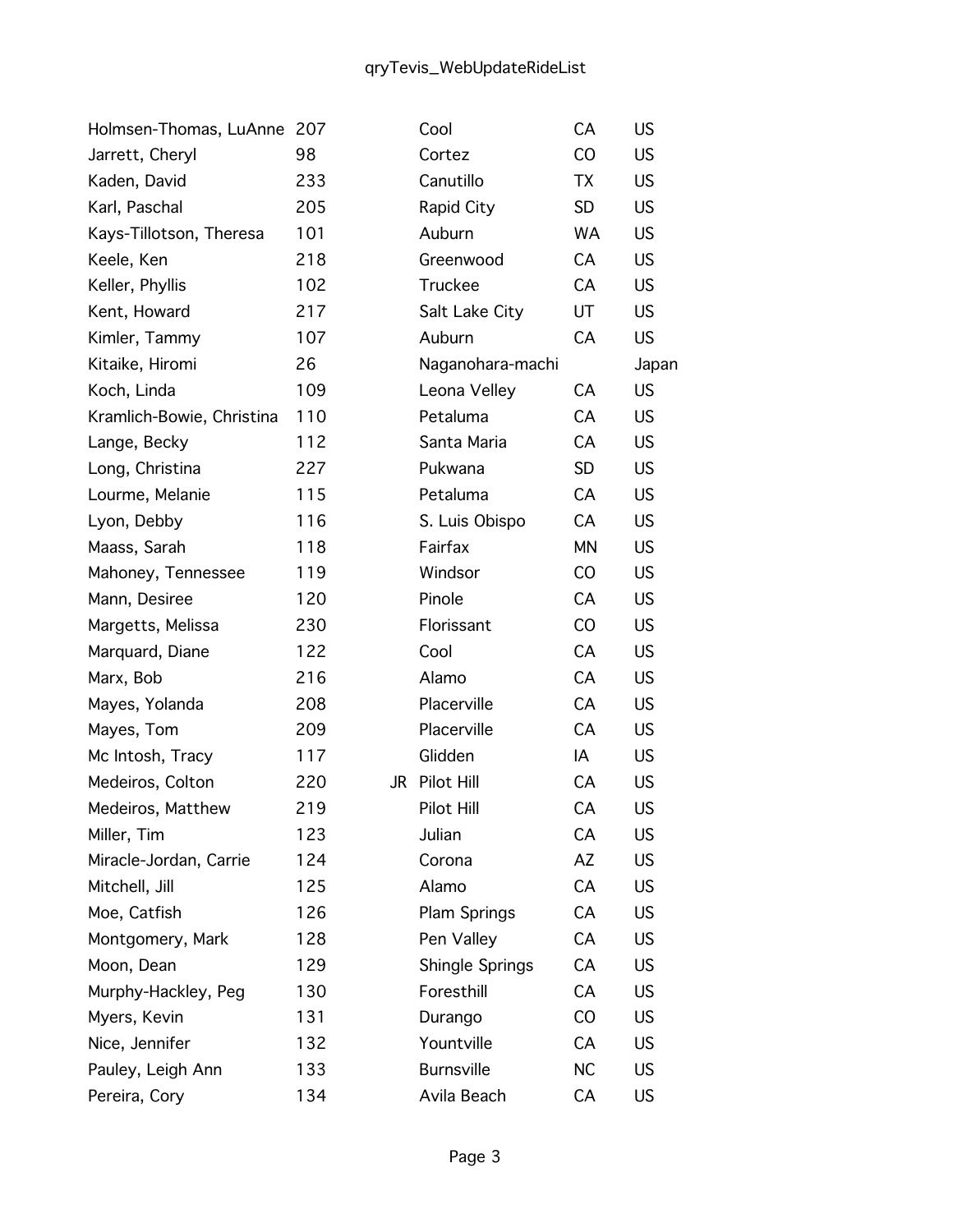| Perry, Kathie        | 16  |    | Auburn              | CA        | US.       |
|----------------------|-----|----|---------------------|-----------|-----------|
| Poppe, Herbert       | 136 |    | Nederland           | CO        | <b>US</b> |
| Powers, LeeAnn       | 137 |    | Chico               | CA        | <b>US</b> |
| Pruss, Hannah        | 138 |    | Piedmont            | <b>SD</b> | US.       |
| Putnam, David        | 139 |    | Auburn              | CA        | <b>US</b> |
| Raymond, Dale        | 140 |    | Mira Loma           | CA        | <b>US</b> |
| Reed, Nancy          | 141 |    | MokelumneHill       | CA        | <b>US</b> |
| Reynolds, Heather    | 44  |    | San Jose            | CA        | <b>US</b> |
| Reynolds, Jeremy     | 32  |    | San Jose            | CA        | US.       |
| Ribley, Robert       | 143 |    | <b>Grass Valley</b> | CA        | <b>US</b> |
| Ribley, DVM, Melissa | 15  |    | <b>Grass Valley</b> | CA        | <b>US</b> |
| Richardson, Potato   | 12  |    | Greenwood           | CA        | US.       |
| Riley-Kelley, Erin   | 144 |    | Auburn              | CA        | <b>US</b> |
| Rink, Anthony        | 145 | JR | Cloverdale          | CA        | US.       |
| Rink, Paul           | 146 |    | Cloverdale          | CA        | <b>US</b> |
| Rogers, Lizzie       | 147 |    | Alamo               | CA        | <b>US</b> |
| Samples, Shelly      | 150 |    | Alfalfa (Bend)      | <b>OR</b> | US.       |
| Sawchuk, Krista      | 151 | JR | Alamo               | CA        | <b>US</b> |
| Schneider, Lisa      | 152 |    | Agoura              | CA        | US.       |
| Schork, Christoph    | 153 |    | Moab                | UT        | <b>US</b> |
| Schuerman, Mark      | 154 |    | Auburn              | CA        | <b>US</b> |
| Scoville, Dale       | 155 |    | Napa                | CA        | <b>US</b> |
| Scribner, Matt       | 223 |    | Cool                | CA        | <b>US</b> |
| Shackelford, Rachel  | 156 |    | Lincoln             | CA        | US.       |
| Shearer-McMahon, Jas | 157 |    | Livermore           | CO        | <b>US</b> |
| Sidio, Paul          | 158 |    | Spokane             | <b>MO</b> | <b>US</b> |
| Smith, Jenni         | 159 |    | Moraga              | CA        | <b>US</b> |
| Soltau, Cory         | 225 |    | Pleasanton          | CA        | US.       |
| Soumoy, Pascale      | 170 |    | Lakespur            | CA        | US.       |
| Spencer, Becky       | 11  |    | Greenwood           | CA        | US.       |
| Spoor, Robert        | 171 |    | San Rafael          | CA        | US.       |
| Stackpole, Karen     | 10  |    | Orinda              | CA        | US.       |
| Stalley, Alyssa      | 77  |    | Williams            | CA        | US.       |
| Stalley, Jennifer    | 67  |    | Los Angeles         | CA        | US.       |
| Stevens, Diane       | 173 |    | Escondido           | CA        | US.       |
| Summers, Susan       | 175 |    | Gifford             | <b>WA</b> | US.       |
| Summers, Dennis      | 174 |    | Giffird             | WA        | US.       |
| Tancer, Forrest      | 176 |    | Elk                 | CA        | US.       |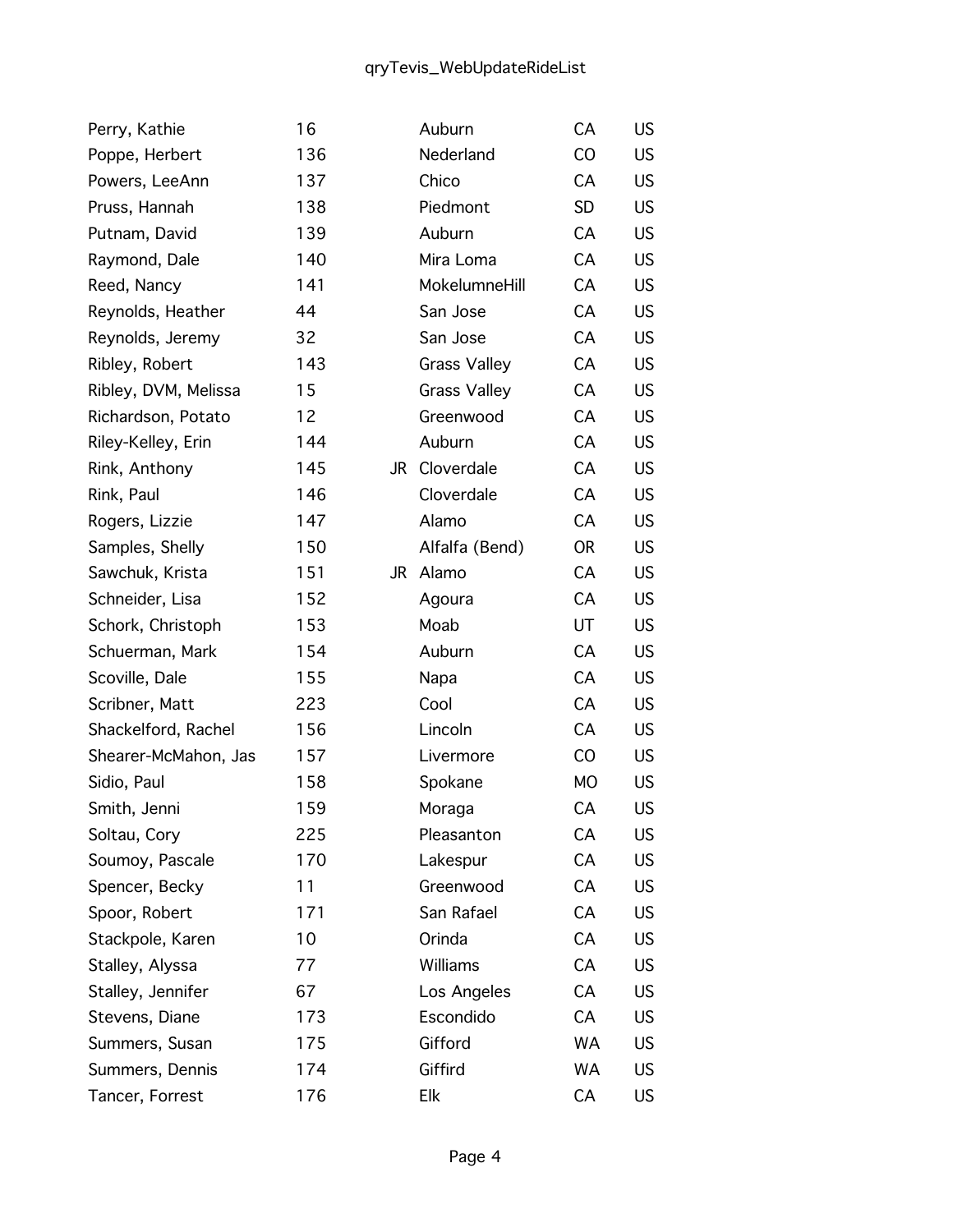| Tiscornia-Steere, Jennifer | 172 | <b>Bolinas</b>           | CA | <b>US</b> |
|----------------------------|-----|--------------------------|----|-----------|
| Toth, Rusty                | 179 | Durango                  | CO | <b>US</b> |
| Toye, Sally                | 180 | <b>Wickham Fareham</b>   |    | UK        |
| Valentine, Katelyn         | 212 | Rocklin                  | CA | <b>US</b> |
| Van Poolen, Kirt           | 181 | Jefferson                | CO | <b>US</b> |
| Vreeland, Beverly          | 182 | Livermore                | CA | <b>US</b> |
| Warhol, Nick               | 184 | Hayward                  | CA | <b>US</b> |
| Waters, Kevin              | 185 | Montrose                 | CO | <b>US</b> |
| Weary, Dayna               | 186 | Prescott                 | AZ | <b>US</b> |
| Weldin, Robert             | 187 | Pilot Hill               | CA | <b>US</b> |
| White, Barbara             | 188 | <b>Scotts Valley</b>     | CA | <b>US</b> |
| White, Julie               | 21  | Williamstown             |    | Australia |
| Williams, Lynn             | 190 | <b>Steamboat Springs</b> | CO | <b>US</b> |
| Willitts, Sonja            | 191 | S. Lake Tahoe            | CA | <b>US</b> |
| Wimberg, Sharon            | 193 | Pilot Hill               | CA | <b>US</b> |
| Wolgram, Kenneth           | 194 | Craig                    | CO | <b>US</b> |
| Worman, Nance              | 195 | <b>Boise</b>             | ID | <b>US</b> |
| Worts, Janet               | 197 | <b>Warner Springs</b>    | CA | <b>US</b> |
| Yee, James                 | 198 | Fair Oaks                | CA | <b>US</b> |
| Yohe, Roger                | 43  | Georgetown               | CA | <b>US</b> |
| Yost, Laura                | 200 | Pocatello                | ID | <b>US</b> |
| Yost, Gentry               | 199 | Pocatello                | ID | <b>US</b> |
| Yost, Christian            | 201 | Pocatello                | ID | <b>US</b> |
| Young, Jane                | 202 | Golden                   | CO | <b>US</b> |
| Zvik, Kim                  | 203 | Kensington               | CA | <b>US</b> |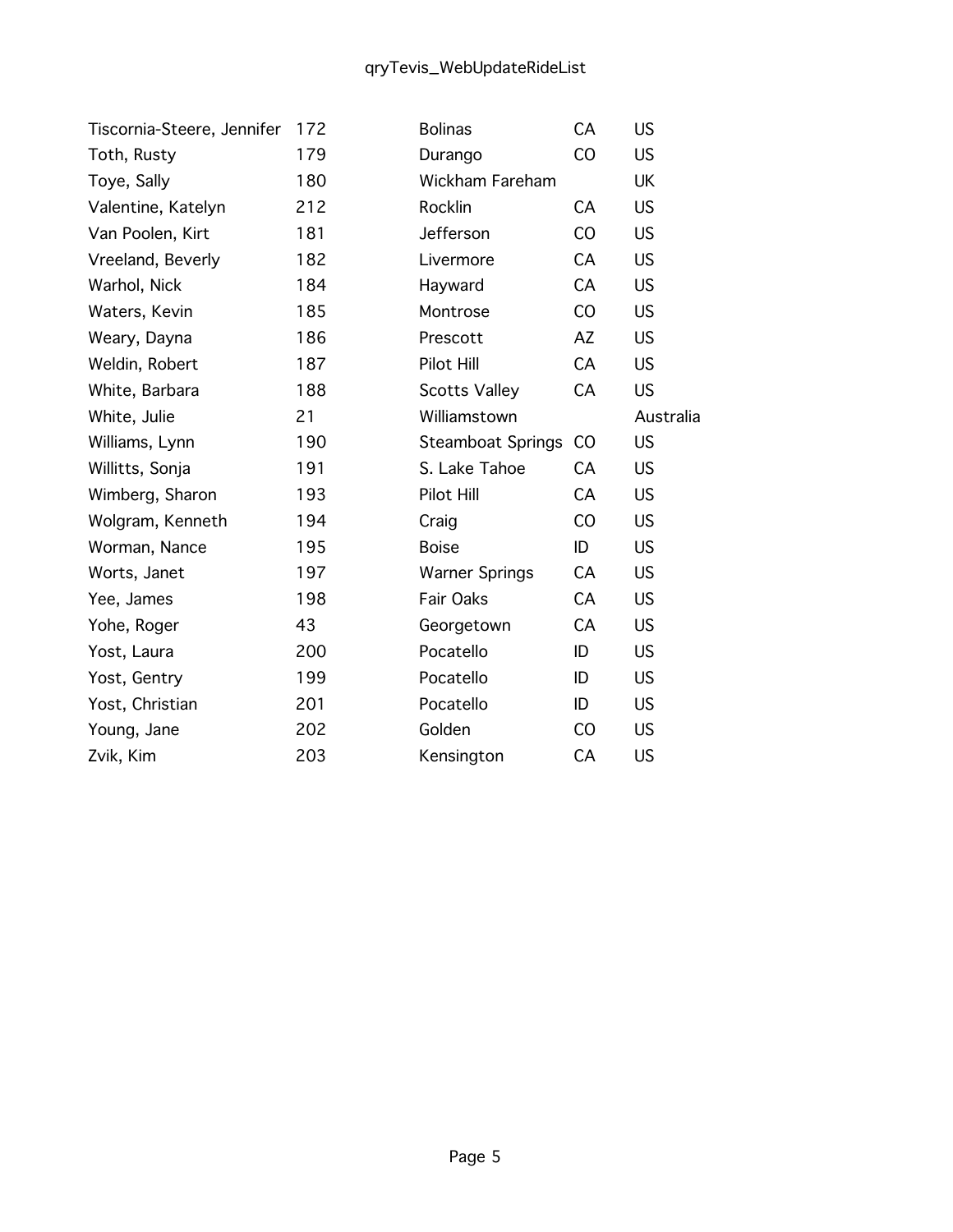| Horse Name - Reg (Nickname) Breed |                   | Gender Color |              | Horse Age      |
|-----------------------------------|-------------------|--------------|--------------|----------------|
| Tiran (Tiran)                     | Arab              | G            | Chestnut     | 10             |
| Double Zelle (Bey)                | Arab              | G            | Chestnut     | 11             |
| Ez Silver Dollar (Silver)         | Arab              | G            | Grey         | 12             |
| Mmagnatude (Maxx)                 | Arab              | G            | Bay          | 11             |
| Macy (Macy)                       | Paint             | G            | Sorrel       | 11             |
| Figero VF (Ferrari)               | Arab              | G            | Chestnut     |                |
| Nikatyme (Nik)                    | AngloArab         | G            | Grey         | 12             |
| Belesema Tayyara (Tayyara)        | Arab              | M            | Chestnut     | 9              |
| LP Starfire (Fuego)               | Arab              | G            | Grey         | 18             |
| RHR Atash (Inde)                  | <b>Akhal Teke</b> | G            | Bay          | 14             |
| Quick Sands (Sandy)               | Arab              | G            | Gray         | 10             |
| Kenlyn Destiny (Destiny)          | Arab              | М            | Bay          | 10             |
| Kenlyn Navigator                  | Arab              | G            | Grey         | $\overline{7}$ |
| Candyman                          | Mule              | G            | <b>Brown</b> | 10             |
| Twin Fir Victor                   | Arab              | G            | Chestnut     | 17             |
| Flamable (Hammi)                  | <b>NSH</b>        | G            | Chestnut     | 10             |
| AJ Rip Snorter (Monsieur Joseph)  | Arab              | G            | Chestnut     | 24             |
| Scarlet Windsong (Scarlet)        | Arab              | M            | Chestnut     | 10             |
| TR Whyatt (Whyatt)                | Arab              | G            | Bay          | 16             |
| <b>Tucker</b>                     | Arab              | G            | Bay          | 12             |
| Ja Bears (Maverich)               | 1\2Arab           | S            | Bay          | 8              |
| Marengo                           | Arab/Appy         | G            | Chestnut     | 9              |
| Xtreme Impact (Impact)            | Arab              | G            | Chestnut     | 15             |
| Sparkling Sky (Mr. Sky)           | Arab              | G            | Chestnut     | 19             |
| Tosca BL                          | Arab              | M            | Bay          | 13             |
| Royal Flush MRV (Flash)           | Arab              | G            | Bay          | 15             |
| MB Triple Bay Bask (Toby)         | Arab              | G            | Bay          | 7              |
| Wild West (Willy)                 | Arab              | G            | Bay          | 21             |
| Easter Fandango (Danny)           | Arab              | G            | Chestnut     | 9              |
| Zoie Knightstar Nor (Zoie)        | Friesian X        | М            | <b>Black</b> | 8              |
| Khnight To Remember (Remy)        | Arab              | G            | Bay          | 14             |
| Razz Cougar Sheon (Razz)          | Arab              | G            | Chestnut     | 10             |
| Jullyet (Juliette)                | Arab              | М            | Bay          | 11             |
| PVA Raindancer (Gray)             | Arab              | G            | Chestnut     | 10             |
| Tallahassee (Tally)               | Saddlebred        | G            | Bay          |                |
| Castle Country Karahty            | Half Arab         | М            | Bay          | 11             |
| Askyafire (Sky)                   | Arab              | G            | Bay          | 17             |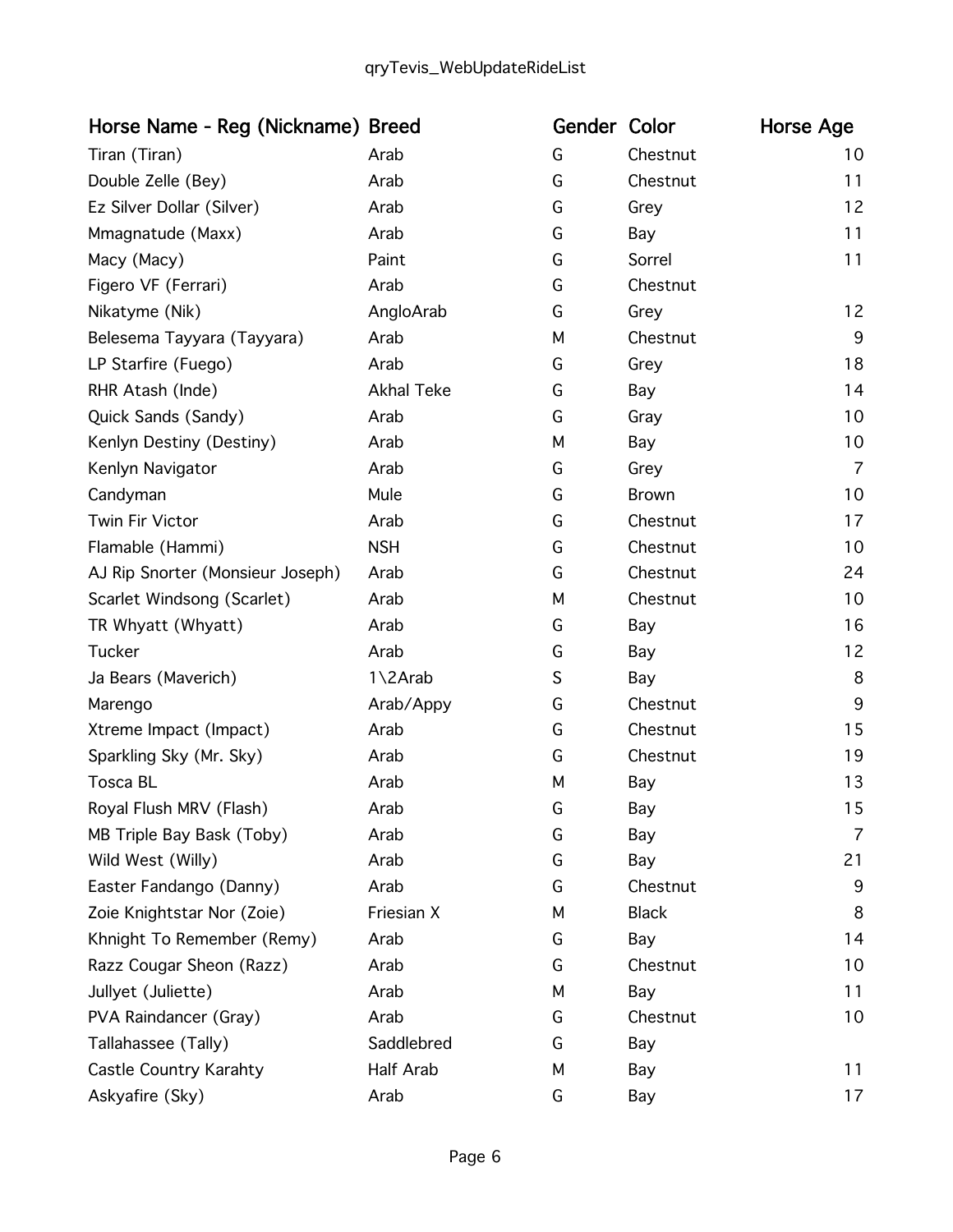| MMR Tuff Ballatorie (Blazer) | Mustang/QH   | G | <b>Red Dunn</b>   | 14             |
|------------------------------|--------------|---|-------------------|----------------|
| LS Steel Breeze (Breezie)    | 7/8 Arab     | М |                   | 10             |
| <b>SMR Filouette</b>         | Arab         | М | Chestnut          | 10             |
| Oleandra (Ole)               | Arab         | М | Chestnut          | 11             |
| Full Moon Séance (Boomer)    | Arab         | G | Grey              | 19             |
| OT Sara Moniet SRI (Sara)    | Arab         | М | Chestnut          | $\overline{7}$ |
| Buddy Giordian (Buddy)       | Arab         | G | Grey              | 11             |
| C.R. Sampson                 | Arab         | G | Bay               | 14             |
| Varoom (Virga)               | Arab         | М | Grey              | 9              |
| Fawn Creek Thor (Dodger)     | N. F. Horse  | G | <b>Brown Dunn</b> |                |
| Belesemo Enferno             | Arab         | G | Chestnut          | 11             |
| The Fury                     | Arab         | G | Grey              | $9\,$          |
| GE Cyclone (Cyclone)         | Arab         | G | Bay               |                |
| Azzana BL (Azzana)           | Arab         | М | Bay               | 8              |
| Invincible Majik (Majik)     | Arab         | G | Grey              | 14             |
| Maverick                     | Arab         | G | Bay               | 10             |
| Xtreme Pride (Tahoe)         | Arab         | G | Chestnut          | 11             |
| Corporate Chaos (Corky)      | $1/2$ Arab   | М | Grey              | 13             |
| (Jerico)                     | Grade Morgan | G | Chestnut          | 11             |
| MP Martini (Martini)         | Arab         | G | Bay               |                |
| Home Run Derby PGA (Amigo)   | Arab         | G | Grey              | 8              |
| Bogart VF (Talon)            | Arab         | G | Bay               | 12             |
| SS Picoboo (Peak)            | Arab         | М | Bay               |                |
| <b>Jolly Sickle</b>          | Arab         | G | Grey              | $\overline{7}$ |
| Nbrseykretwiktory (Bree)     | Arab         | М | Grey              | 10             |
| Chief                        | Mustang      | G | Bay               | 8              |
| RT Karah Bez (Kara)          | Arab         | М | Chestnut          | 15             |
| Padrena (Paddy)              | Arab         | М | Bay               | 15             |
| Dreamm On (Reve)             | Arab         | G | Chestnut          | 12             |
| ZeFiro (Tug)                 | Arab         | G | Bay               | 12             |
| Sol Del Valiente (Bailey)    | Arab         | G | Bay               | 14             |
| Frozen Assets (Pepe)         | Arab         | G | Chestnut          | 8              |
| TRT Cinnamon Rose (Lucky)    | $3/4$ arab   | М | Bay               | 10             |
| Splashes Maskrade (Elmo)     | Arab         | G | Chestnut          | 14             |
| Hindi Bint Samia (Cita)      | Arab         | М | Grey              | 10             |
| P.D. (P.D.)                  | Anglo-Arab   | G | Sorrel            | 8              |
| Khemali'i (Ali'i)            | Arab         | G | Bay               | 21             |
| HI Aces Charm (Charm)        | Half Arab    | М | Chestnut          | 8              |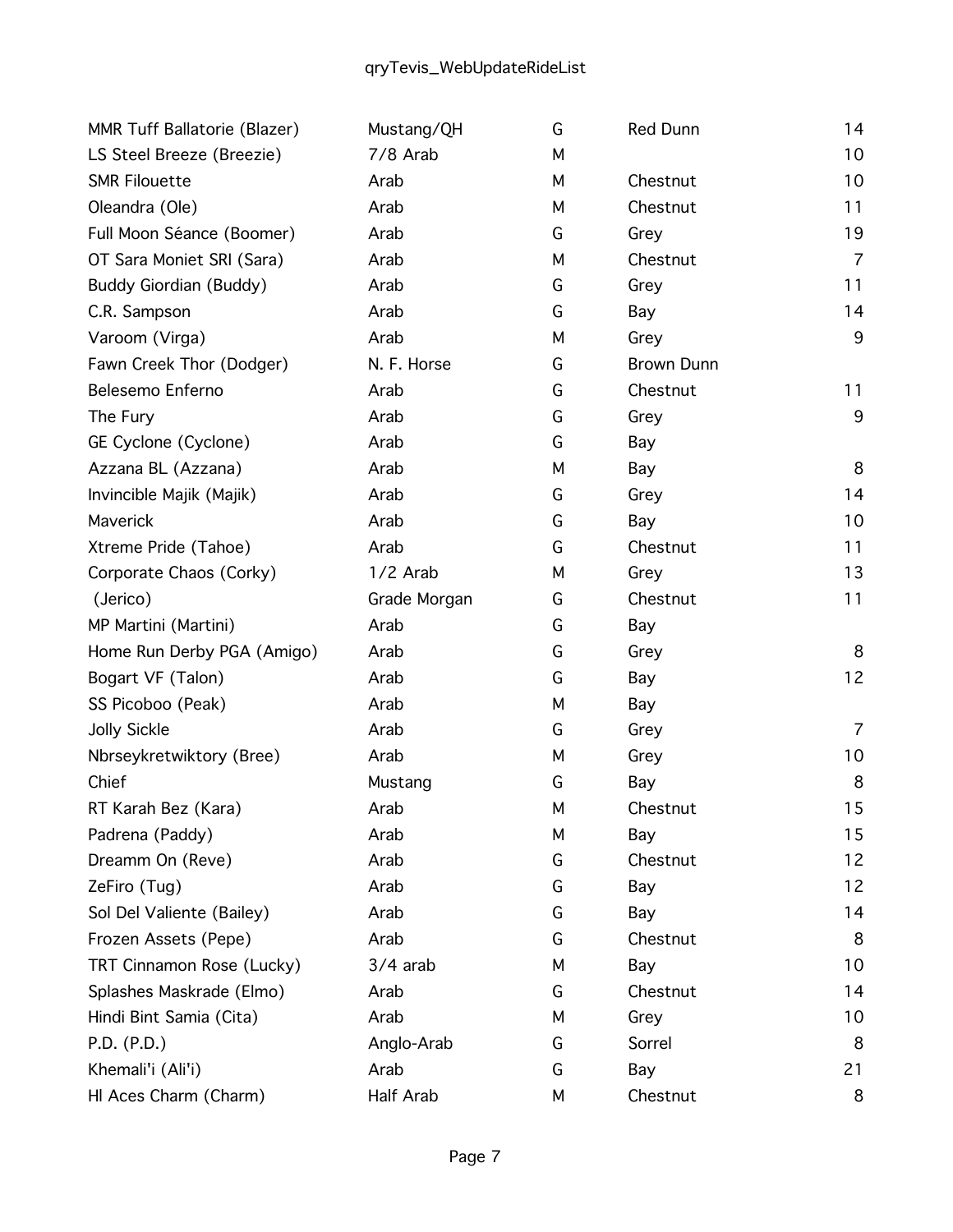| SVR Flambeau (Beau)               | Arab             | G | Chestnut        | 12 |
|-----------------------------------|------------------|---|-----------------|----|
| <b>GE Spartan</b>                 | Arab             | G | Grey            | 10 |
| Samskirt (Sammy)                  | Arab             | G | Chestnut        | 11 |
| KenlynnKraejus                    | Arab             | G | Chestnut        | 9  |
| Joshua's Boy (Josh)               | Miss-Fox-Trotter | G | Bay             | 13 |
| <b>BM General Patton (George)</b> | Arab             | G | Chestnut        | 13 |
| Aireus Bay (Airhead)              | Arab             | G | Bay             | 13 |
| Dom                               | Arab             | G | Gray            |    |
| Rio de Janecho (Rio)              | Half Arab        | G | Bay-Pinto       | 12 |
| Fire Mt. Odyssey (Odyssey)        | Arab             | М | Bay             | 14 |
| Electra (Electra)                 | Arab/MFT         | М | Bay             | 10 |
| Midnight Sky's Luna (Luna)        | Arab             | М | Chestnut        | 15 |
| Mocha Jack (M)                    | Kentucky Mt.     | G | Grey            | 10 |
| LS Rowdys Cowboy Cut (Cowboy)     | Half Arab        | G | Grey            | 11 |
| Billy The Sid (Billy)             | Half Arab        | G | Grey            | 10 |
| TCF Perfect Knight (Sancho)       | Arab             | G | Bay             | 9  |
| Tazmanian Angel (Taz)             | Arab             | G | Chestnut        | 11 |
| Moxy (Moxy)                       | Half Arab        | М | Chestnut        | 11 |
| Flew Byou (Flew)                  | Arab             | G | Bay             | 14 |
| Tomarius Juan Luis (Cabo)         | Paso Fino        | G | <b>Buckskin</b> | 19 |
| Buck Mtn. Cochise (Cochise)       | Arab             | G |                 |    |
| TR JJAG (Jag)                     | Arab             | G | Chestnut        | 9  |
| Garcon (Garcon)                   | Arab             | G | Chestnut        | 22 |
| SLSF Calcite (Caly)               | $1/2$ Arab       | М | Grey            | 10 |
| AmigoRissar (Amigo)               | Half Arab        | G | <b>Blk Bay</b>  | 13 |
| Tomalosta (Tommy Boy)             | Arab             | G | Grey            | 13 |
| Rushcreek (Ole)                   | Arab             | G | Bay             | 11 |
| MG Lucky Grand Salm (Kansas)      | Arab             | S | Grey            | 7  |
| JA Jasmine (JJ)                   | Arab             | М | Bay             | 9  |
| Ringo                             | Arab             | G | Bay             |    |
| Khaili                            | Arab             | М | Chestnut        | 12 |
| Frankie (Frankie)                 | Mustang          | G | Palomino        |    |
| Midnight Blue (Blue)              | Rocky Mt         | G | Chocolate       | 7  |
| RT Johanna (Johna)                | Arab             | М | Chestnut        | 14 |
| Auli Farwa (Far)                  | Arab             | G | Chestnut        | 11 |
| M Dash Stellar (Stella)           | Arab             | М |                 |    |
| LA Steelman                       | Arab             | G | Grey            | 7  |
| Arcade (Cady)                     | Arab             | G | Grey            | 16 |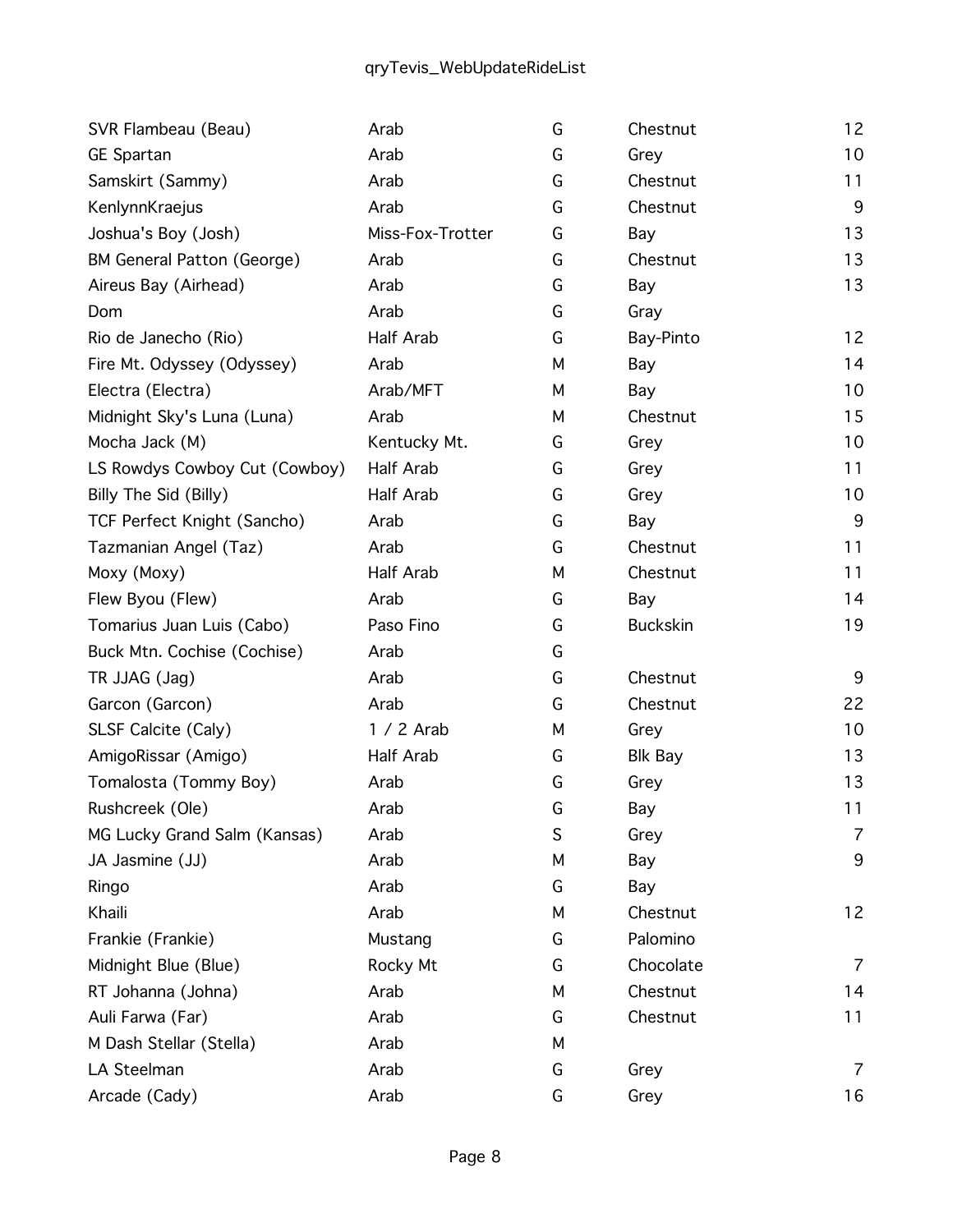## qryTevis\_WebUpdateRideList

| Echo Valley Hawk (Hawk)     | Arab               | G | Grey            | 15             |
|-----------------------------|--------------------|---|-----------------|----------------|
| Kenlyn Challenger (Ty)      | Arab               | G | Bay             | 8              |
| Don Taj Amir Esh (Taj)      | Arab               | G | Gray            | 11             |
| Krusador                    | Arab               | G | Chesnut         | 9              |
| Kontageon (Geon)            | Arab               | G | Bay             | 12             |
| My Desert Sun (Sunny)       | Arab               | G | Bay             | 14             |
| Champayne Fizz (Fizzer)     | TW                 | М | Roan            | $9$            |
| ITA Chicashah Bey           | Arab               | G | Bay             | 14             |
| Riverwatch (Marvel)         | Arab               | G | Bay             | $\overline{7}$ |
| Crow Pony                   | Appaloosa          | G |                 | 8              |
| Sakakawea                   | Arab               | M | Bay             | 10             |
| Fille de Masson             | Arab               | М | Chestnut        |                |
| Polaris                     |                    |   |                 |                |
| PR Buddy (Buddy)            | Arab               | G | Chestnut        | 13             |
| RR Traveler (Traveler)      | Arab               | G | Bay             | 9              |
| Ca Zanes Darwood (Woody)    | Anglo Arab         | G | Grey            | 12             |
| PR Easter Dawn Star (Missy) | Arab               | М | Bay             | 14             |
| Brando (Brando)             | Arab               | G | Grey            | 18             |
| PR Tallyrand (Tally)        | Half Arab          | G | Bay             | 15             |
| <b>LZP Linnzell</b>         | Arab               | М | Bay             | 9              |
| Di Shambolea (Luke)         | Arab               | G | Bay             | 9              |
| Ninja Pff (Ninja)           | Shagya             | G | Greu            | 8              |
| Ruschcreek Nerf (Nerf)      | Arab               | G | White           |                |
| BR Cody de Sol (Cody)       | Arab               | G | Grey            | 17             |
| MV Patrickhan (Patrick)     | Akhal-Teke         | G | Bay             | 10             |
| Kma Chazz Piper (Piper)     | Arab               | G | Gray            | 14             |
| BA Bearcat (Bear)           | Arab               | M | Bay             | 16             |
| CA Padrons Approval (JD)    | Half Arab          | G | <b>Buckskin</b> | 8              |
| Czeale (Zeal)               | Arab               | G | Grey            | 13             |
| T.R. Jackpot (Jackpot)      | Arab               | G | Chestnut        | $\overline{7}$ |
| Logistic                    | Arab               | G | Chestnut        | 15             |
| BVA Slate (Slate)           | Arab               | G | Grey            | 9              |
| Double Tiki (Tiki)          | Arab               | G | Grey            | 15             |
| CP Scorch                   | Arab/Pinto         | G | Chestnut/White  | $\overline{7}$ |
| Banderaz LC (Titan)         | Arab               | G | Rose Grey       |                |
| AH Humvee (Hummer)          | Bashkir Curly/Arab | G | Chestnut        | 17             |
| OMR Tsunami (Lola)          | Arab/Cross         | М | Bay             | 10             |
| Miss T Mahogany (Terra)     | Arab               | М | Chestnut        | 16             |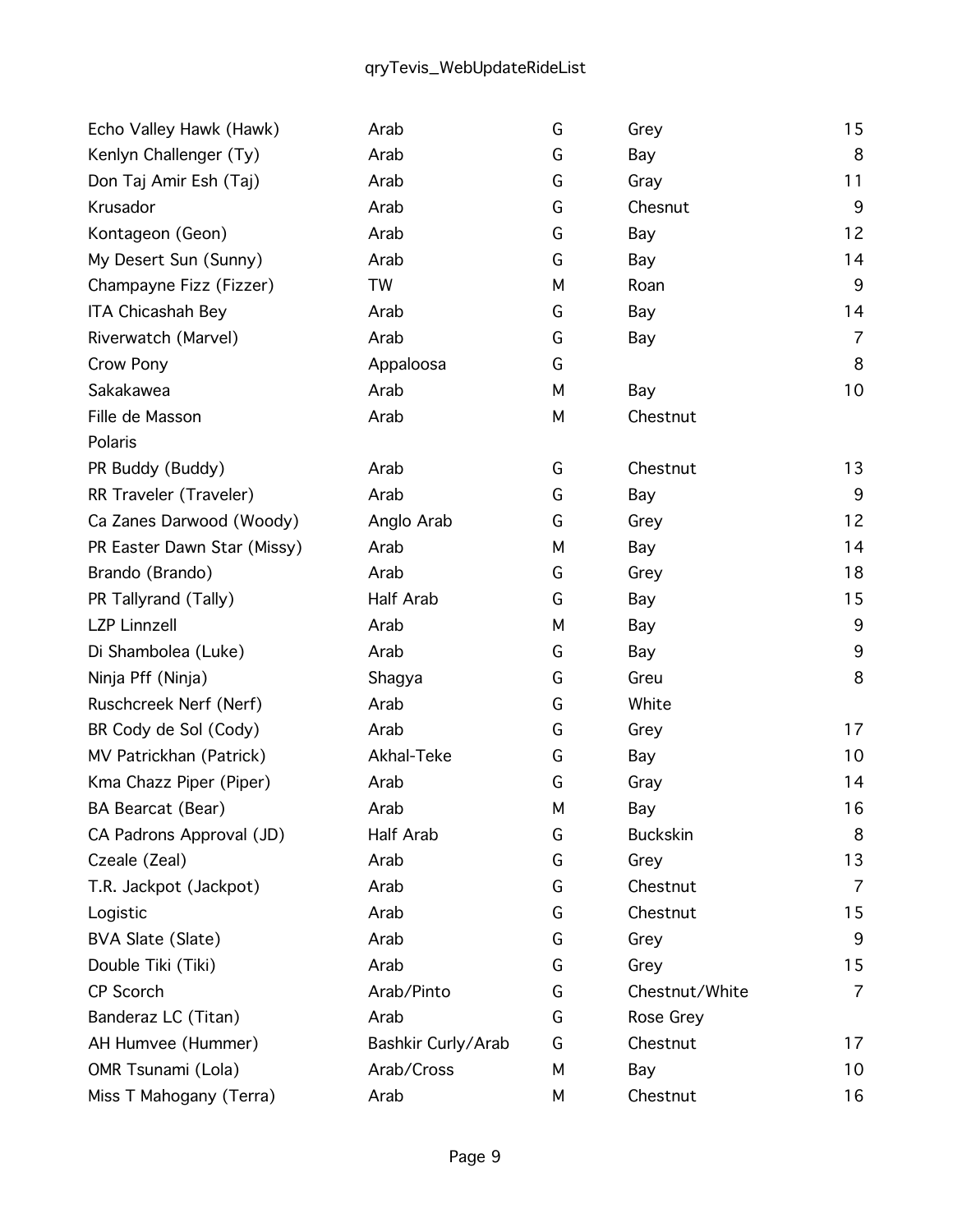## qryTevis\_WebUpdateRideList

| Pre-Plan Man (Dan)             | Arab                   | G | Bay          | 9              |
|--------------------------------|------------------------|---|--------------|----------------|
| Farrabba (Stoner)              | Arab                   | G | Chestnut     | 10             |
| Fifi d'or (Fifi)               | Arab                   | M | Chestnut     | 14             |
| Rushcreek Jewell (Jewell)      | Arab                   | M | Grey         | 17             |
| Mk Not A Chance (Chance)       | American Bashkir Curly | M | Sorrel       | 9              |
| Oledo (Oledo)                  | Arab                   | G | Bay          | 12             |
| Forever Dawn GA (Donnie)       | Arab                   | G | Grey         | 14             |
| De Golden Ali                  | Half Arab              | G | Palomino     |                |
| Maximum Heat (Max)             | Arab                   | G | <b>Black</b> | 9              |
| Syrocko (Airbourne)            |                        |   |              |                |
| Canadian Brook (Brook)         | Half Arab              | М | Chestnut     | 11             |
| LD Monique                     | Arab                   | М | Bay          | 15             |
| Kenlyn Psyche (Psyche)         | Arab                   | G | Chestnut     | 10             |
| Chipov Karahty (Chip)          | Arab                   | G | Bay          | 16             |
| Bobcat Musketeer (Katir)       | Arab                   | G | Bay          | 10             |
| Awesome Fire N Ice (Ice)       | Half Arab              | G | Red Dun      | 11             |
| Big Sky Quinn (Sky)            | Arab                   | G | Chestnut     | 11             |
| GC Finese (Finese)             | Arab                   | G | Bay          | 16             |
| Ocala Lilly (Millie)           | Arab                   | М | Grey         |                |
| Red Sans Legend (Legen)        | Morab                  | G | White        | 12             |
| OT El Din RSI (El Din)         | Arab                   | G | Chestnut     | $9\,$          |
| OT Rafisa (Rafisa)             | Arab                   | M | Chestnut     | $\overline{7}$ |
| Musca Tiger Jack (Jack)        | Arab                   | G | Grey         | 15             |
| Kenlyn Irish Rose (Rosie)      | 1/2 Arab               | М | Bay          | 11             |
| <b>Bandos Marquis (Cooper)</b> | Arab                   | G | Grey         | 15             |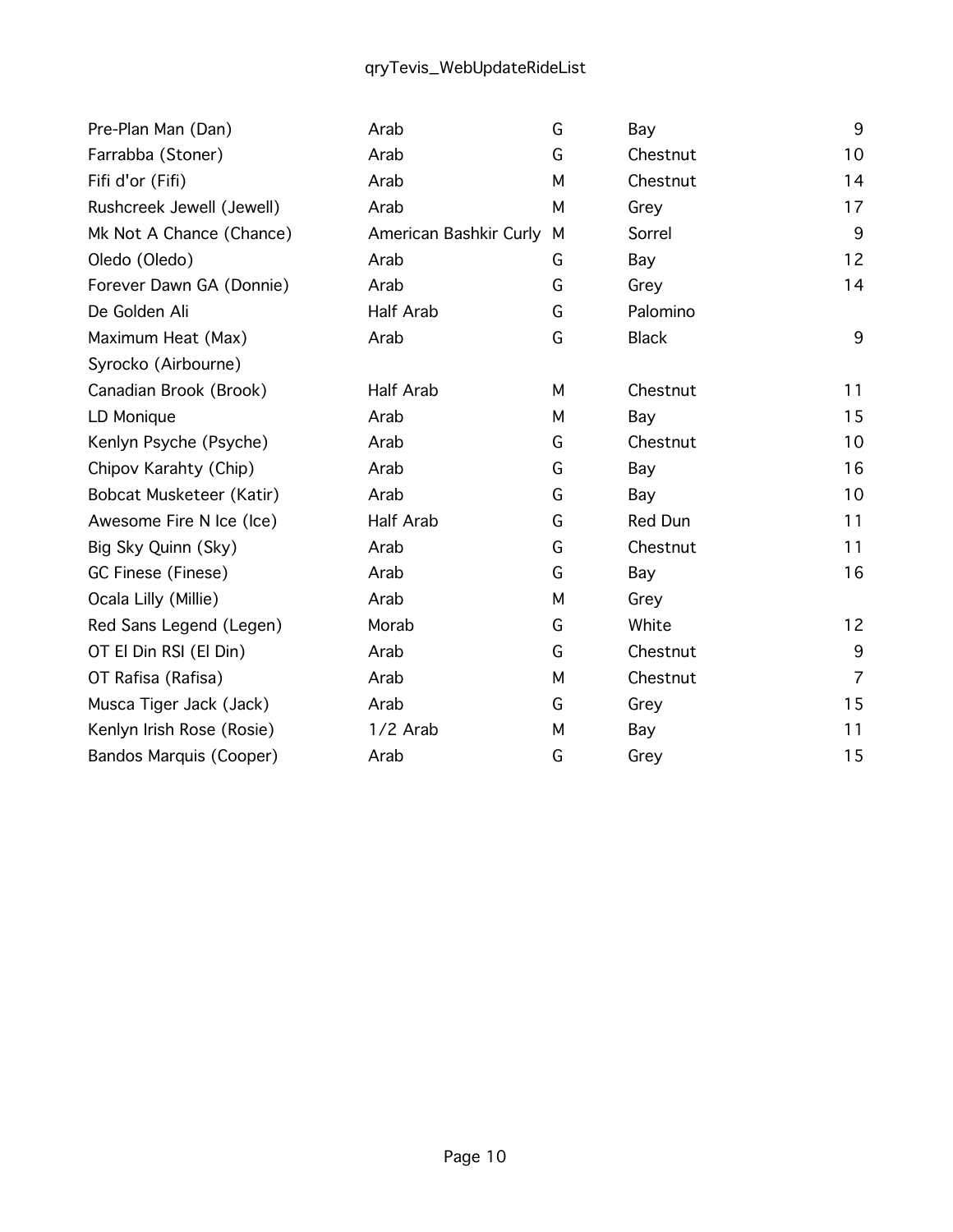## Height

- 15.1 15.0 15.3 15.3
- 15.3
- 14.3
- 16.1
- 14.1
- 15.3
- 15.2 15.0
- 15.0
- 15.0
- 15.1
- 15.2
- 15.0
- 16.0
- 14.3
- 15.0
- 15.0
- 15.0
- 14.3
- 15.0 14.3
- 14.3
- 16.0
- 
- 15.2
- 15.3
- 16.0
- 15.0 14.2
- 14.2
- 15.2
- 16.0
- 15.2
- 
- 14.1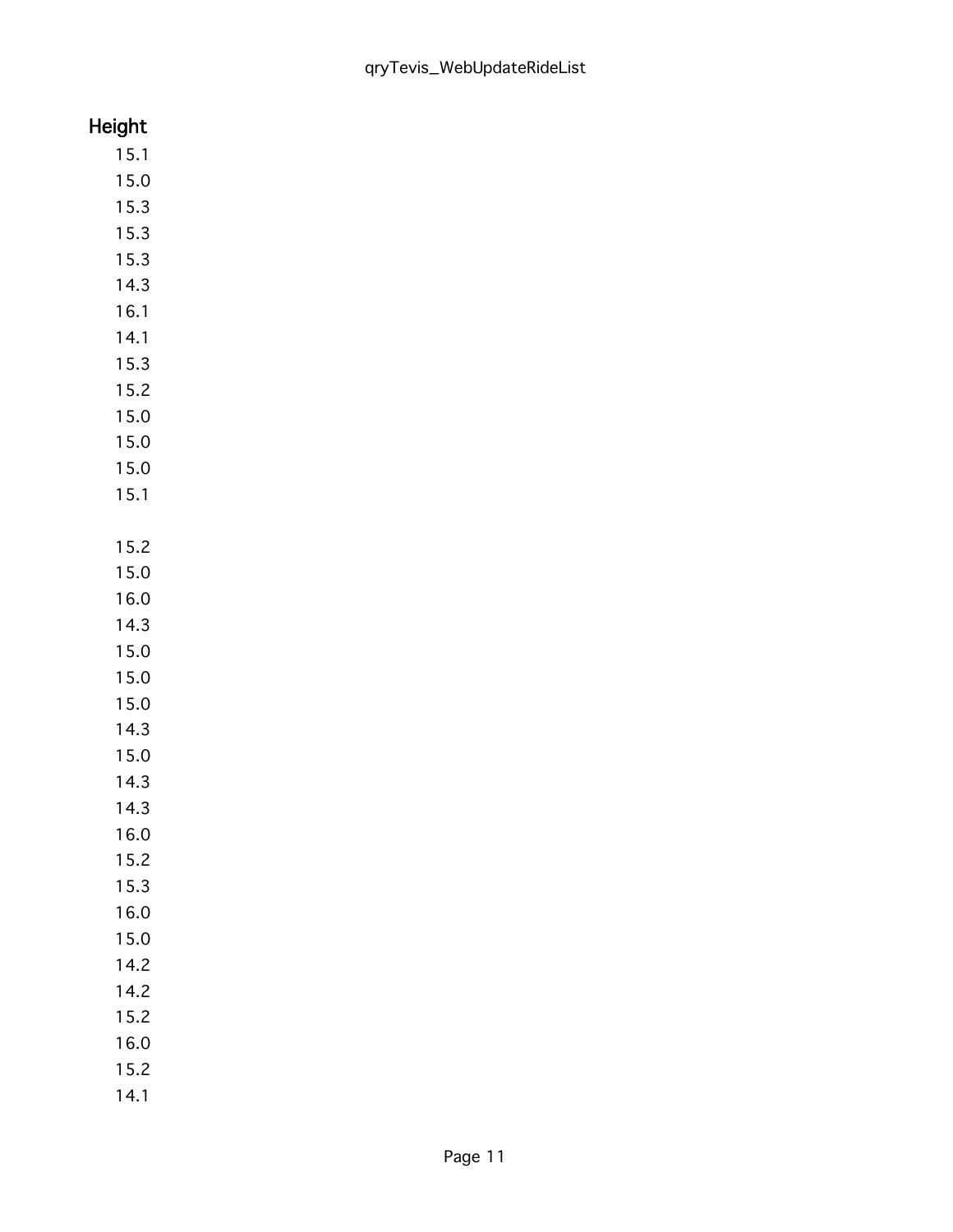| 14.3     |
|----------|
| 5.1<br>1 |
| 14.1     |
| 15.2     |
| 16.0     |
| 1<br>4.3 |
| 1<br>4.3 |
| 14.2     |
| 15.2     |
| 15.3     |
| 15.0     |
| 1<br>4.3 |
| 15.1     |
| 15.3     |
| 16.0     |
| 1<br>5.0 |
| 5.0<br>1 |
| 15.1     |
| 15.2     |
| 15.3     |
| 15.2     |
| 4.3<br>1 |
| 15.0     |
| 15.0     |
| 14.2     |
| 4.3<br>1 |
| 5.1<br>1 |
| 16.0     |
| 14.2     |
| 15.1     |
| 15.0     |
| 14.2     |
| 15.0     |
| 15.1     |
| 14.2     |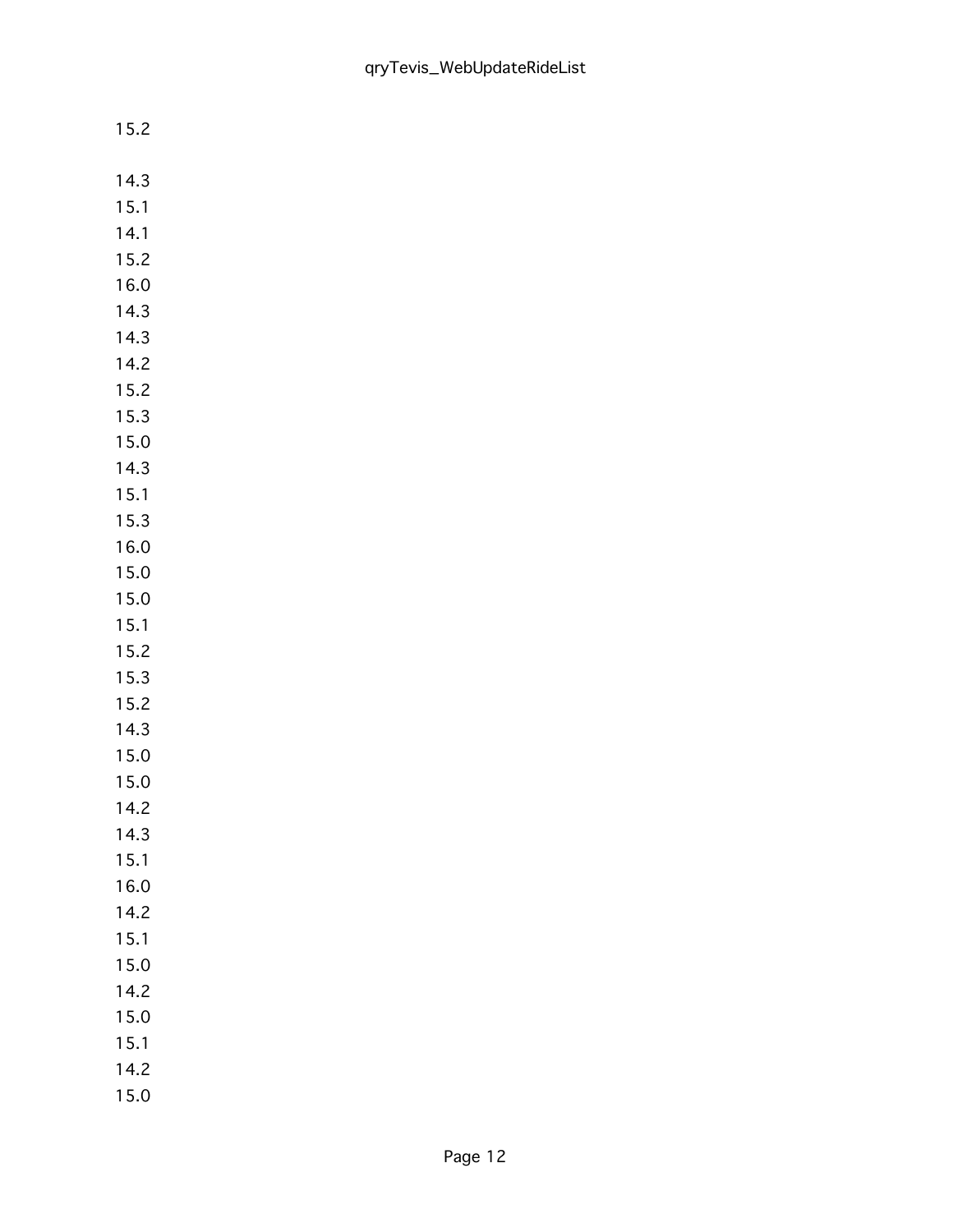| 15.0         |
|--------------|
| 15.0         |
| 14.3         |
| 14.3         |
| 15.0         |
| 15.1         |
| 15.3         |
| 15.1         |
| 15.0         |
| 15.0         |
| 14.2         |
| 15.0         |
| 14.0         |
| 15.2         |
| 15.0         |
| 15.3         |
| 15.2         |
| 15.1         |
| 15.1         |
|              |
| 14.1         |
|              |
| 16.0         |
| 14.3         |
| 15.3         |
| 15.0         |
| 15.1         |
| 15.1         |
| 15.0         |
| 14.1         |
| 15.0         |
| 14.1         |
| 15.0         |
| 16.0         |
| 15.1         |
| 14.3         |
|              |
| 15.1<br>14.3 |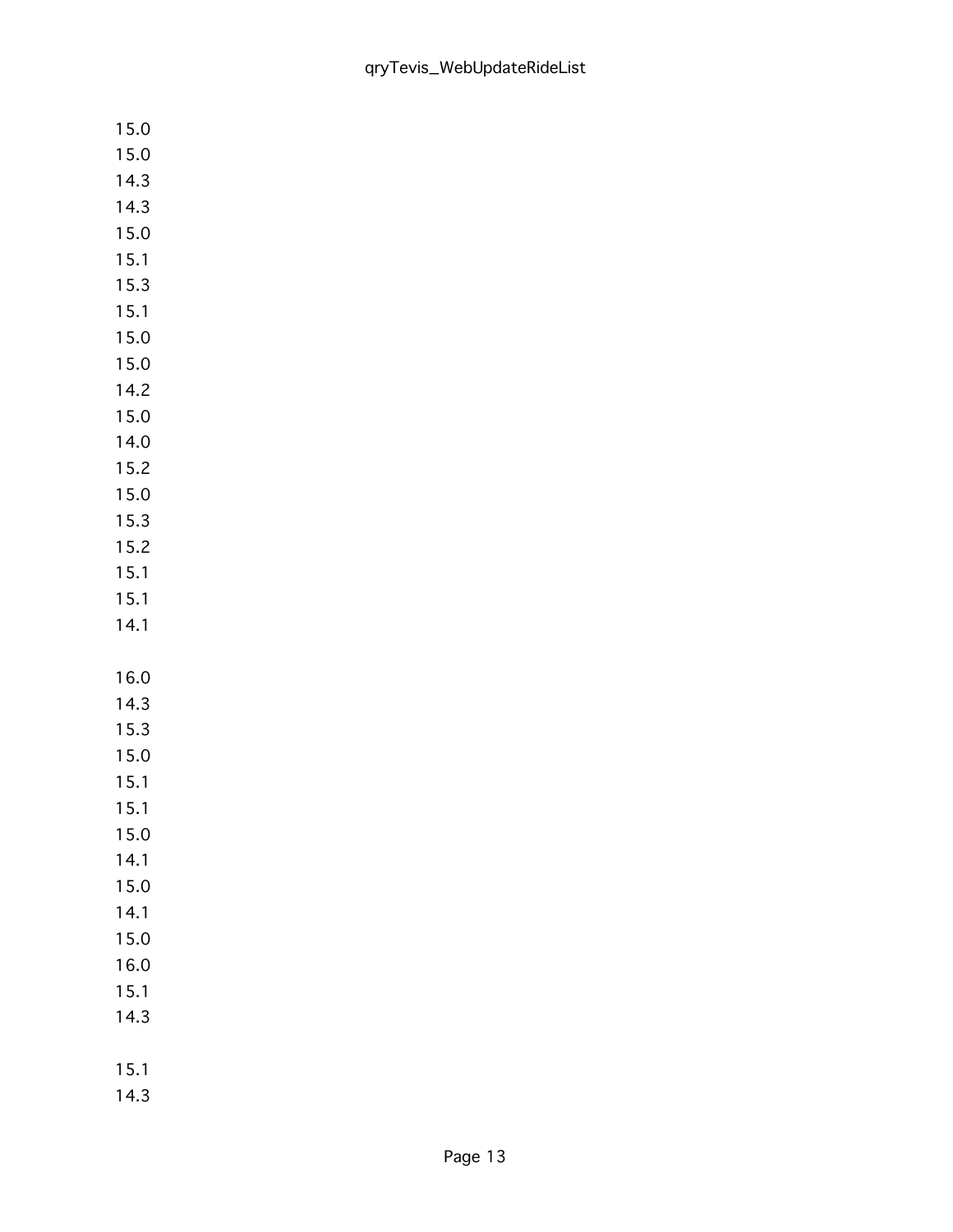| 15.3         |  |
|--------------|--|
| 16.0         |  |
| 14.3         |  |
| 15.0         |  |
| 15.3         |  |
| 15.0         |  |
| 16.0         |  |
| 15.0         |  |
| 15.2         |  |
|              |  |
| 15.0         |  |
| 14.3         |  |
|              |  |
| 15.2         |  |
| 15.2         |  |
| 17.0         |  |
| 14.3         |  |
| 14.2         |  |
| 15.0<br>14.3 |  |
| 15.2         |  |
| 15.0         |  |
| 15.0         |  |
| 15.1         |  |
| 15.1         |  |
| 14.2         |  |
| 15.0         |  |
| 15.1         |  |
| 14.1         |  |
| 16.0         |  |
| 15.2         |  |
| 15.2         |  |
| 15.0         |  |
| 15.2         |  |
| 15.2         |  |
| 15.2         |  |
| 15.2         |  |
| 15.0         |  |